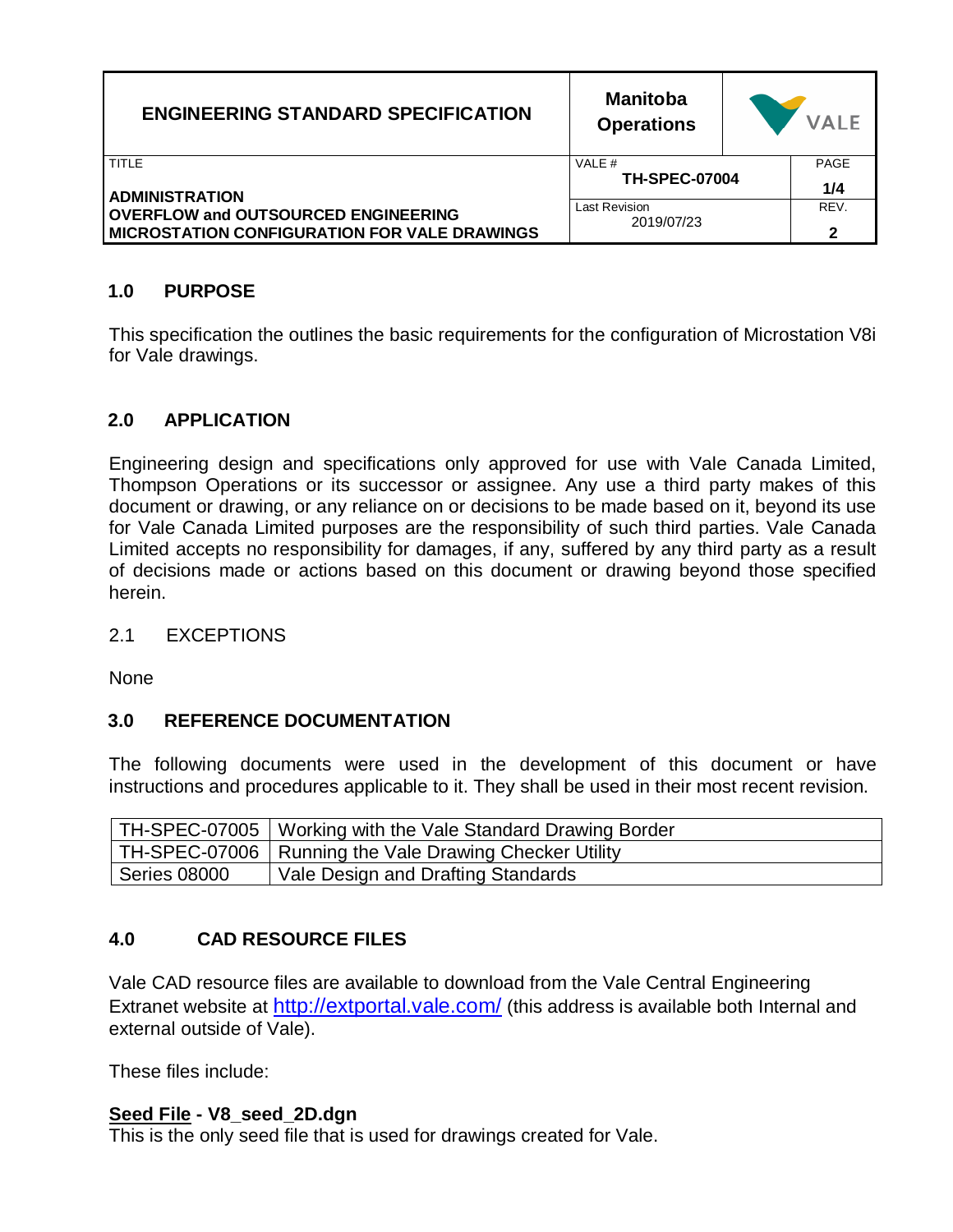| <b>ENGINEERING STANDARD SPECIFICATION</b>           | <b>Manitoba</b><br><b>Operations</b> |  | <b>VALE</b> |
|-----------------------------------------------------|--------------------------------------|--|-------------|
| TITLE                                               | VALE #<br><b>TH-SPEC-07004</b>       |  | PAGE        |
| <b>ADMINISTRATION</b>                               |                                      |  | 2/4         |
| <b>OVERFLOW and OUTSOURCED ENGINEERING</b>          | Last Revision<br>2019/07/23          |  | REV.        |
| <b>MICROSTATION CONFIGURATION FOR VALE DRAWINGS</b> |                                      |  | 2           |

#### **Title Block/Border - viborder.cel**

This cell library contains the title block cell. The cell name is contained in this cell library and inserted into a drawing as a cell at the appropriate scale.

## **Cell Libraries – valeMB\_cell.zip**

This zip file contains commonly used Microstation Cell Libraries - DO NOT copy this cell library into any other cell libraries - It is intended to operate as a stand-alone cell library.

## **DGN Libraries – dgnlibv8.zip**

Contains the Manitoba Operations Microstation V8i DGN Libraries - (levels, dim styles, filters, text styles, border, etc.).

## **Font File – Valefont.rsc**

This Vale font file contains special characters – as outlined in section 12 of SPEC-08002. This resource file will redefine Microstation standard font 3.

# **Title Block Fill Utility and Drawing Checker – border.mvba**

This Visual Basic utility tool **must** be used for filling in the Tags in the Vale title block. **Do not use the built-in TAG tools in Microstation**. To run the fill utility, key in the following command: **vba run borderdialog.**

The drawing checker utility is also part of the "border.mvba". The drawing checker must be run on all drawings prior to issuing to Vale Drawing Controls for archiving. (See TH-SPEC-07006).

# **V8i Tag Locker – TLscript.doc**

V8i automatically unlocks any tags within cells. After border insertion, run the following "keyin script" to lock the border tags: (cut & paste from the TLscript.doc file).

# **AutoCAD Border – ValeACAD(2012).dwg**

This is an AutoCAD version of the Vale Border.

Vale's standard drawing format is Microstation DGN Format, V8i Compatible. AutoCAD DWG files may only be used where approved in writing by Vale and is only applicable to the creation of new drawings or revising existing AutoCAD drawings. See TH-SPEC-08014 for specific AutoCAD requirements.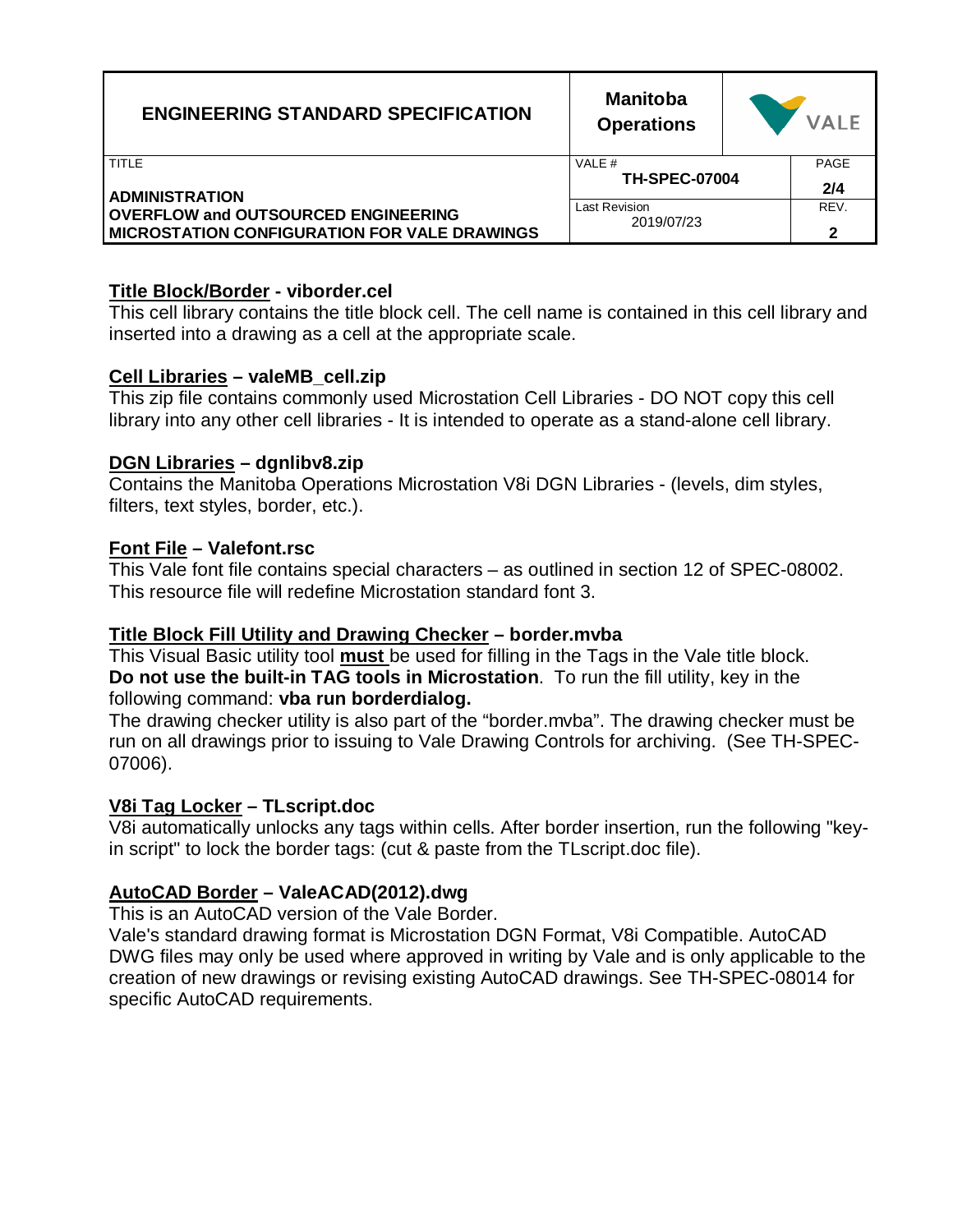| <b>ENGINEERING STANDARD SPECIFICATION</b>           | <b>Manitoba</b><br><b>Operations</b> | <b>VALE</b> |
|-----------------------------------------------------|--------------------------------------|-------------|
| TITLE                                               | VALE #                               | <b>PAGE</b> |
| <b>ADMINISTRATION</b>                               | <b>TH-SPEC-07004</b>                 | 3/4         |
| <b>OVERFLOW and OUTSOURCED ENGINEERING</b>          | Last Revision                        | REV.        |
| <b>MICROSTATION CONFIGURATION FOR VALE DRAWINGS</b> | 2019/07/23                           | 2           |

# **5.0 FOLDER STRUCTURE**

The resource files listed above must be copied to the following suggested folder structure either to a network or local location depending on the desired set-up:



# **6.0 CONFIGURATION VARIABLE DEFINITIONS**

The following Microstation Configuration variables require definition at either the project configuration level or the user configuration level depending on the desired set-up.

| <b>Configuration Variable</b>    |                   | <b>Description</b>                        |  |
|----------------------------------|-------------------|-------------------------------------------|--|
| <b>MS CELL</b>                   |                   | Cell library configuration variable; Sets |  |
|                                  |                   | the "Cell Library" resource file location |  |
| $MS$ DESIGNSEED = V8 seed 2D.dgn |                   | Sets the default seed file name           |  |
| <b>MS DGNAPPS = synchbylevel</b> |                   | allows for "by-level" functionality       |  |
| <b>MS DGNLIBLIST</b>             | dim styles.dgnlib | DGN configuration variable; sets the      |  |
|                                  | textstyles.dgnlib | "dgnlib" resource file location           |  |